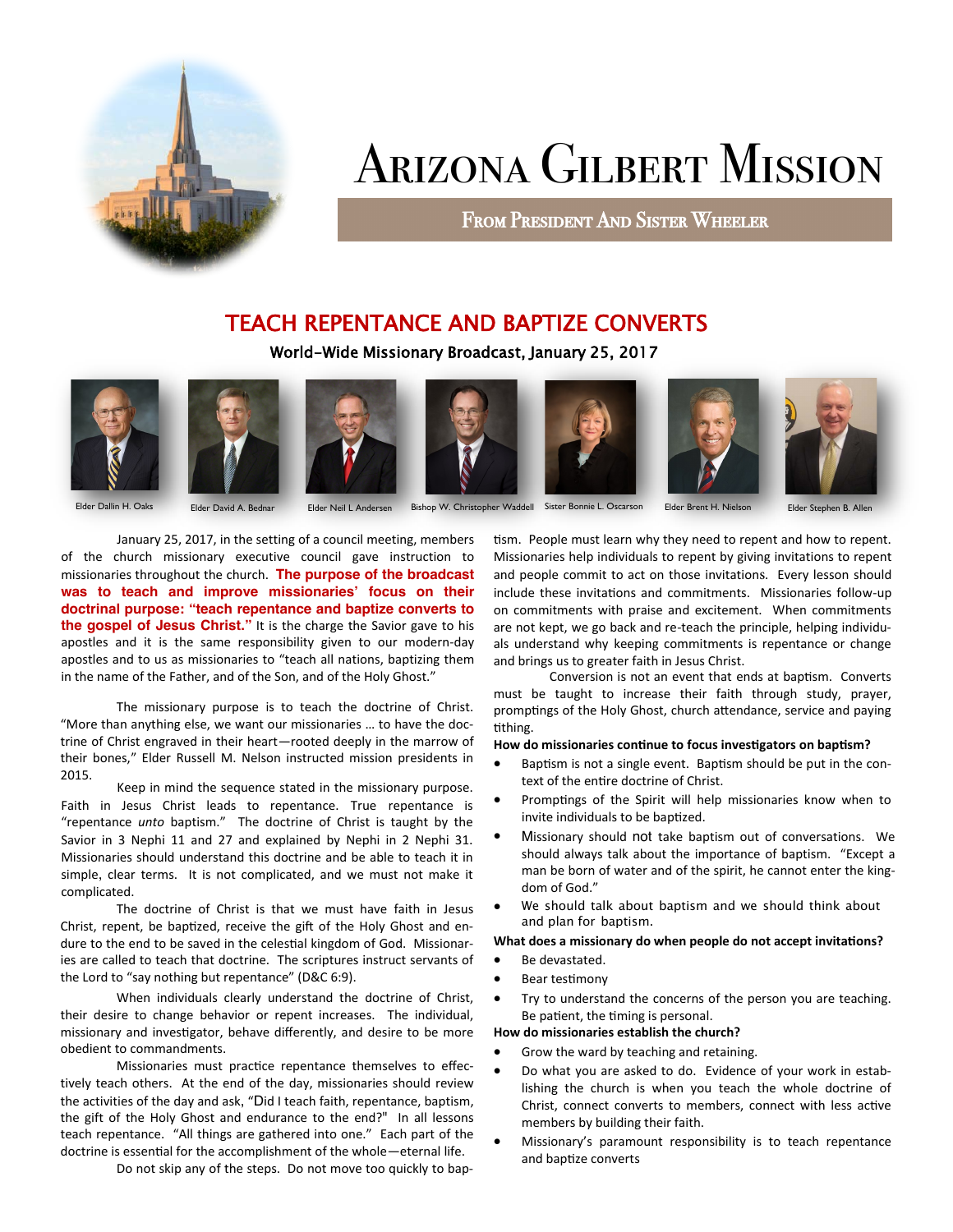#### **In the Arizona Gilbert Mission We Teach Repentance and Baptize Converts!**

Elders and Sisters thank you for being outstanding examples of faithful missionaries. Sister Wheeler and I love you and want the best for each one of you in your lives, both as missionaries and in your future lives. Following the prophetic counsel we recieved this past week will bless your life and bless those you teach in miraculous ways. This letter contains some notes and thoughts from the broadcast. Study and follow these principles and your own personal promptings as well.

We have witnessed miracles in the past several weeks as we have refocused our hearts and thoughts on our true purpose - to invite others to come unto Christ through applying and living Doctine of Christ. As we live closer to Chirst and His doctrine we become better examples and teachers. Please strive to be worthy to carry His message to the world.

As Elder Bednar taught us, it is important that missionaries are the vessel for the Lord to bring the Holy Ghost *unto* the hearts of the people. That is a very important idea to understand and live. We have the responsibility to be worthy vessels so that we can deliver the message with the power of the Spirit to their hearts, then the investigator has to invite the spirit into his or her heart. The missionary is set apart to lead others toward Christ as a worthy, valiant, and obedient vessel. The Holy Ghost is the true teacher!

#### TEACHING THE DOCTRINE OF CHRIST

#### "The members of the Quorum of the Twelve share a sacred charge with **m**issionaries. The most important thing the Twelve do and the most important thing missionaries do is testify of the Savior and invite all to come unto Him." (Elder Neil L. Andersen)

Faith in Jesus Christ As a missionary, always keep His name on your lips, and be prepared as the prompting comes to testify of Him. Speak of His doctrine, of faith in Him, of His Atonement, repentance, baptism, the gift of the Holy Ghost, and enduring to the end. This is your purpose. This is your charge.

We testify of Christ as we teach the doctrine of Christ. This doctrine is explained in simplicity in 2 Nephi 31, 3 Nephi 11, 3 Nephi 27 and throughout the scriptures. It is not complicated. We are commanded to keep our teaching simple.

Your first responsibility is to help lift the faith of a man, woman or child from whereever they are to a greater faith in Jesus Christ and His Atonement. By increasing your own understanding of the Atonement your missionary effectiveness will increase.

Introduce people gently, but powerfully, to the scriptural teachings of the Book of Mormon. From the beginning chapters of 1 Nephi through Moroni, the beautiful explana-

tions and illustrations of the power of the Savior's Atonement fill the pages. Learn to love this powerful spiritual nourishment from the Book of Mormon so that you can share it.

Repentance Preach My Gospel states: "You are called to represent Jesus Christ in helping people become clean from their sins . . .To come to the Savior [a son or daughter of God] must have faith in Him unto repentance." Be careful not to move too quickly from your powerful witness of faith to the challenge of baptism without sufficient emphasis on teaching each investigator about the critically important principle of repentance. We teach repentance and baptize converts.

One of the significant challenges of our day is that many people you teach do not understand why it is necessary to repent and do not know how to repent. You must guide them.

Repentance is critical to true conversion. Faith in Jesus Christ brings a desire to turn away from sin. As a man or woman begins to change, the burden of sin is lightened. As they continue, the power of the Atonement of Jesus Christ will eventually eliminate all the guilt and pain and replace these feelings with peace and confidence. Missionaries, your testimony and your teaching becomes the conduit through which a person begins to act in Faith.